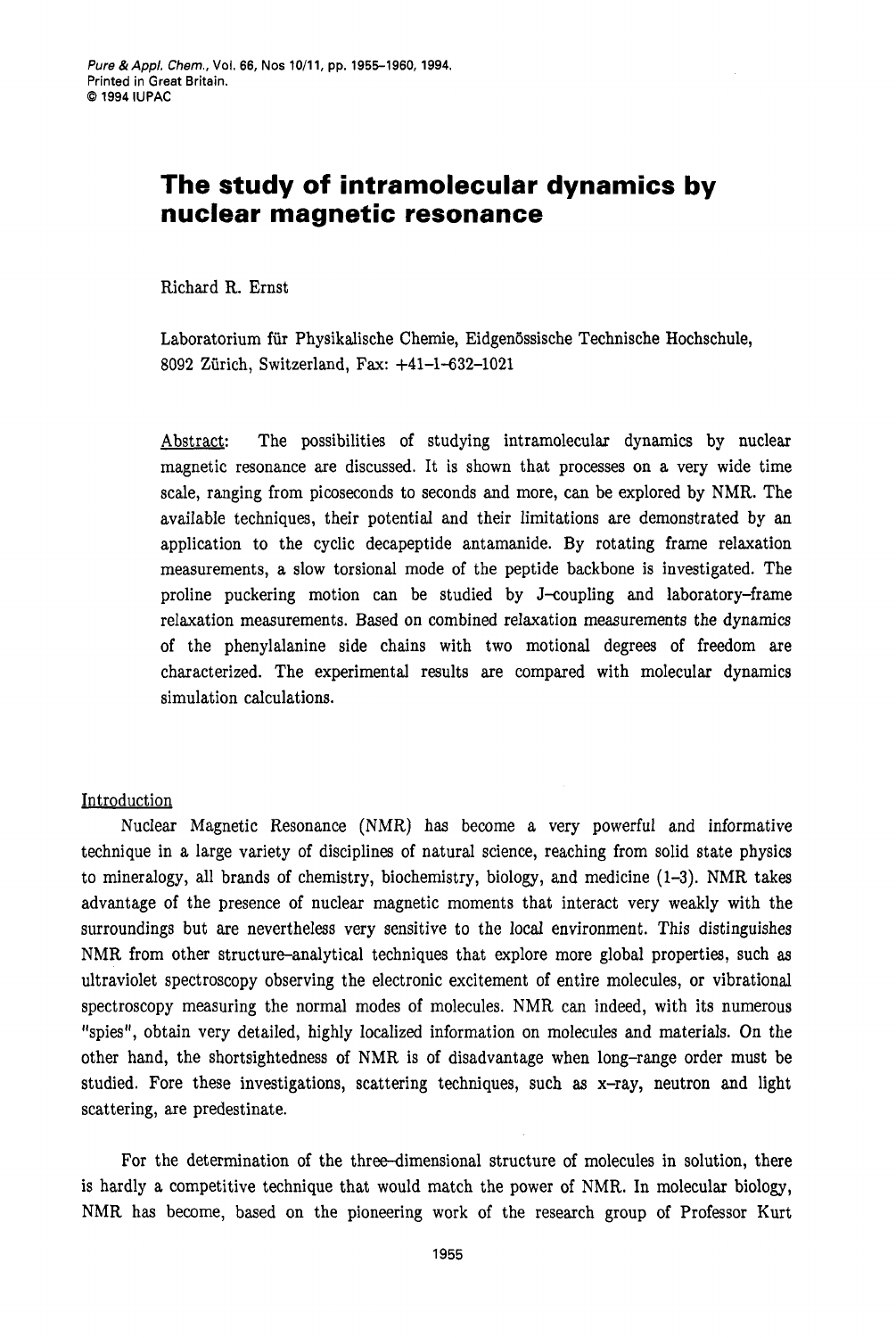Wüthrich, next to x-ray crystallography, the most important structure-determination technique for medium-size proteins up to about **25** 000 Dalton, for nucleic acid fragments, and for oligo-saccharides. More than hundred detailed structures have already been determined in the past 10 years. Of equal importance is the study of biomolecular interactions that leads directly to an improved understanding of biomolecular function, a subject of enormous importance at present and in the near future.

It is well known that static structure or conformation is a small, although relevant aspect of the full truth. Of at least equal importance is the dynamics of molecules. Here, NMR also offers numerous attractive possibilities of detailed studies. Processes on a very wide time scale affect the nuclear magnetic resonances and can be explored. Due to the complexity of the dynamic description of all but the very smallest molecules, a full dynamic characterization is out of question, and the discussion has to be based on simplified dynamic models. However, this is not a particular limitation of NMR but is inherent in the problem itself. Again, there is hardly a competitive technique to NMR for the detailed study of intramolecular dynamics in solution.

Equally useful information **an** be obtained on order and dynamics in solids. Amorphous materials are particularly difficult to analyze with other means, and NMR is one of the best tools to gain insight into local ordering phenomena in macroscopically disordered materials. In addition, also dynamic processes in solids can be very well investigated by NMR. In this sense, NMR is a very powerful complement to the diffraction techniques which are most useful for the investigation of ordered crystalline materials.

That the "short-sighted" NMR method could be useful even for the study of anatomical and functional features of the human body is rather unexpected. The crucial concept is the usage of inhomogeneous magnetic fields for the encoding of spatial information in the form of shifted resonance frequencies that are proportional to the local magnetic field strength **(4).**  This leads to magnetic resonance imaging, or MRI, a procedure that has significantly enriched the non-invasive medical diagnosis. In addition, it is also possible to perform functional studies within a living object, in the form of in-vivo magnetic resonance spectroscopy, or MRS. These exciting applications of NMR shall not be further discussed here. The main emphasis is put on molecular science.

#### Determination of Molecular Structure by NMR

The determination of the three-dimensional structure of a biomolecule by NMR has become a standard procedure. Geometric information is obtained from the magnetic dipolar interaction that is strictly **internuclear-distance-dependent** and can be determined through the measurement of cross-relaxation rates. In addition, three-bond scalar  $J_{kl}$  spin-spin interactions are related to the dihedral bond angles of  $H_k$ -C-C-H<sub>1</sub> or  $H_k$ -N-C-H<sub>1</sub> fragments. Based on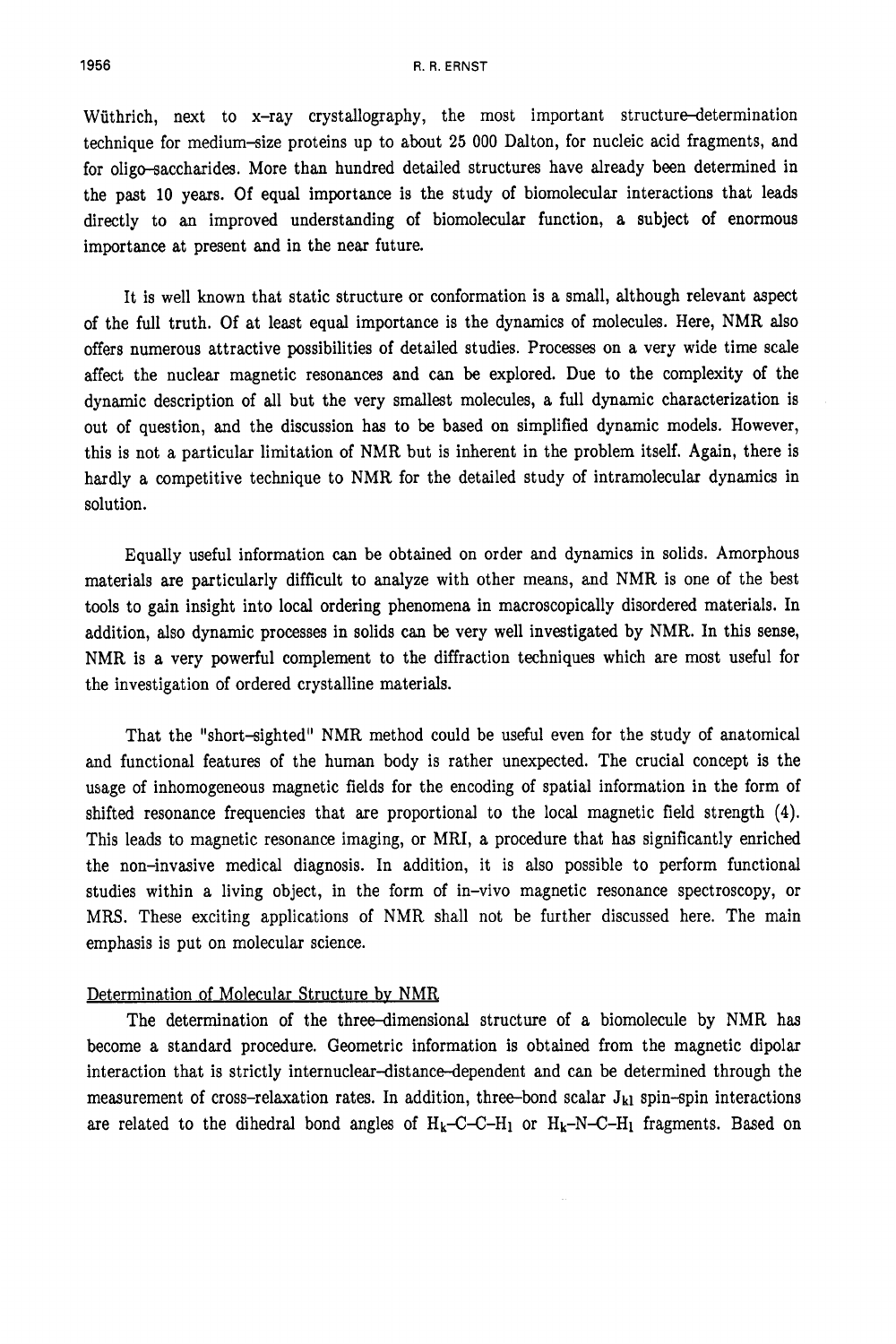these two information sources, and taking into account additional constraints given by van der Waals radii and bond-angle limitations, it is possible to determine most feasible molecular conformations. Several computer-based approaches are known to reach iteratively this goal. The most successful procedures are the distance geometry algorithm **(5)** and restrained molecular dynamics (6). The resulting structures are normally presented in the form of superimposed families of optimized structures **(2).** 

**A** most essential and critical part of the work is the measurement of the basic data, the cross-relaxation rate constants and the J-coupling constants. It requires the usage of multidimensional spectroscopy. The very first step is the assignment of the resonance lines of a proton-resonance spectrum to the numerous, often several hundred protons in the molecule. For smaller proteins with a molecular mass up to  $\sim$ 15-20 kDalton, a combination of a two-dimensional correlation spectrum, called COSY, that exhibits the J-coupling connectivity, and a two-dimensional cross-relaxation spectrum, called NOESY, that presents the internuclear through-space cross-relaxation rates, is sufficient for a sequential assignment of the resonance lines. After this procedure successfully finished, the measurement and interpretation **as** described above can follow standard procedures.

Many additional variants for the assignment of resonance lines have been worked out. Rotating frame experiments have proved to be particularly useful. For smaller molecules, often conventional cross-relaxation in the laboratory frame is weak due to an unfortunate ratio of the molecular tumbling rate and the NMR measurement frequency. In this situation, cross-relaxation measurements by the ROESY technique in the rotating frame is helpful **(7).**  On the other hand for larger molecules, the *COSY* cross peaks can become very weak due to cancellation of overlapping positive and negative multiplet components. Here proton-proton J-coupling measurements in the rotating frame by the TOCSY technique can solve the problem **(8,9).** 

For even larger molecules with a molecular mass above **20** kDalton, proton-proton J couplings lose their importance due to very broad lines. In this situation, heteronuclear one-bond couplings are of major importance. It is for example possible to assign two protons in a H<sub>k</sub>-N-C-H<sub>1</sub> fragment sequentially via one-bond  $J_{NH}$ ,  $J_{NC}$ , and  $J_{CH}$  couplings. This requires, however, <sup>15</sup>N and <sup>13</sup>C labelling of the protein, a procedure that can easily be performed, provided the protein has been cloned.

At present, it seems that the limit for a full structure determination is a molecular mass of about 30 kDalton. The major problem, again, is the increasing line width with increasing rotational correlation time.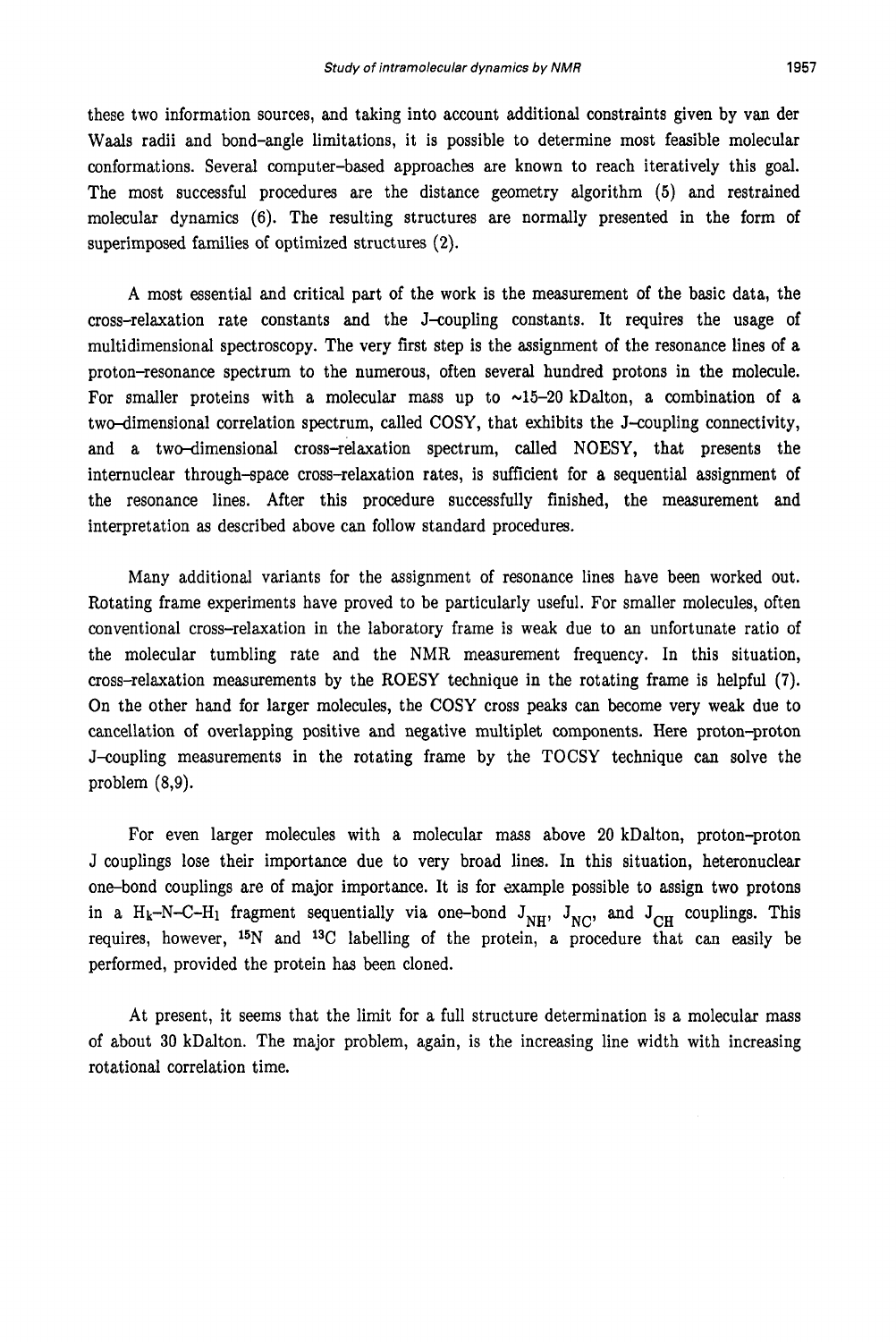#### Molecular Dynamics Studies of Peptides and Proteins

Another fundamental limitation of structure-determination procedures is the presence of intramolecular motion which renders meaningless the notion of a unique molecular conformation. The characterization of molecular dynamics becomes then essential. Often, also the biological activity of a molecule is intimately connected with its intramolecular flexibility.

Intramolecular motion can be described in terms of general measures for flexibility such **as** auto- and cross-correlation functions. They contain little information on specific conformations that are assumed in the course of the motional process. On the other hand, it is also possible to characterize motion by a set of discrete conformations, connected by a network of rate processes.

Sources on molecular dynamics are manifold. X-ray diffraction delivers dynamic information in the form of the Debye-Waller factors B that are measures for dynamic or static disorder. Neutron diffraction reveals motional processes in the quasielastic peak. Optical fluorescence depolarization is informative about reorientational motion of e.g. tryptophane residues. Ultrasonic absorption can measure accurately rate constants, however with little information on the type of motion.

Nuclear magnetic resonance is sensitive to motion on a very wide time scale. Very slow processes with time constants in the seconds, minutes, or hours can be monitored in real time. Slow processes in the milliseconds are conveniently visualized by 2D exchange spectroscopy (10). More rapid processes in the lower milliseconds range lead to line broadening, peak coalescence, and exchange narrowing easily visible in one-dimensional spectra (11). Processes in the microseconds range can be monitored by rotating frame relaxation measurements (12), provided the process modulates an isotropic interaction parameter, such **as** the chemical shift or a spin-spin coupling constant. Rapid processes in the nanoseconds range are responsible for laboratory-frame relaxation **(13),** and intramolecular processes can be monitored unless the molecular tumbling process fully dominates the relaxation behavior. Very rapid processes in the lower picoseconds lead to averaged parameter values which can be measured, often however without providing information on the involved time scale.

In the course of structural studies of the cyclic peptide antamanide,  $(-Val<sup>1</sup>-Pro<sup>2</sup>-Pro<sup>3</sup>)$ Ala<sup>4</sup>-Phe<sup>5</sup>-Phe<sup>6</sup>-Pro<sup>7</sup>-Pro<sup>8</sup>-Phe<sup>9</sup>-Phe<sup>9</sup>-Phe<sup>10</sup>-), it turned out that the internuclear distances measured by cross relaxation formed an incompatible set in so far **as** a unique three-dimensional structure is concerned (14-16). This is often a clear indication that a molecule undergoes rapid conformational dynamics between two or several structures.

A special procedure was developed for designing dynamic multiconformational models which can explain incompatible sets of distance and angular data. The procedure, called MEDUSA (Multiconformational Evaluation of Distance information Using a Stochastically constrained minimization Algorithm), constructs a large set of conformations each of which satisfies a subset of all distance constraints while violating the rest. In a second step, exchange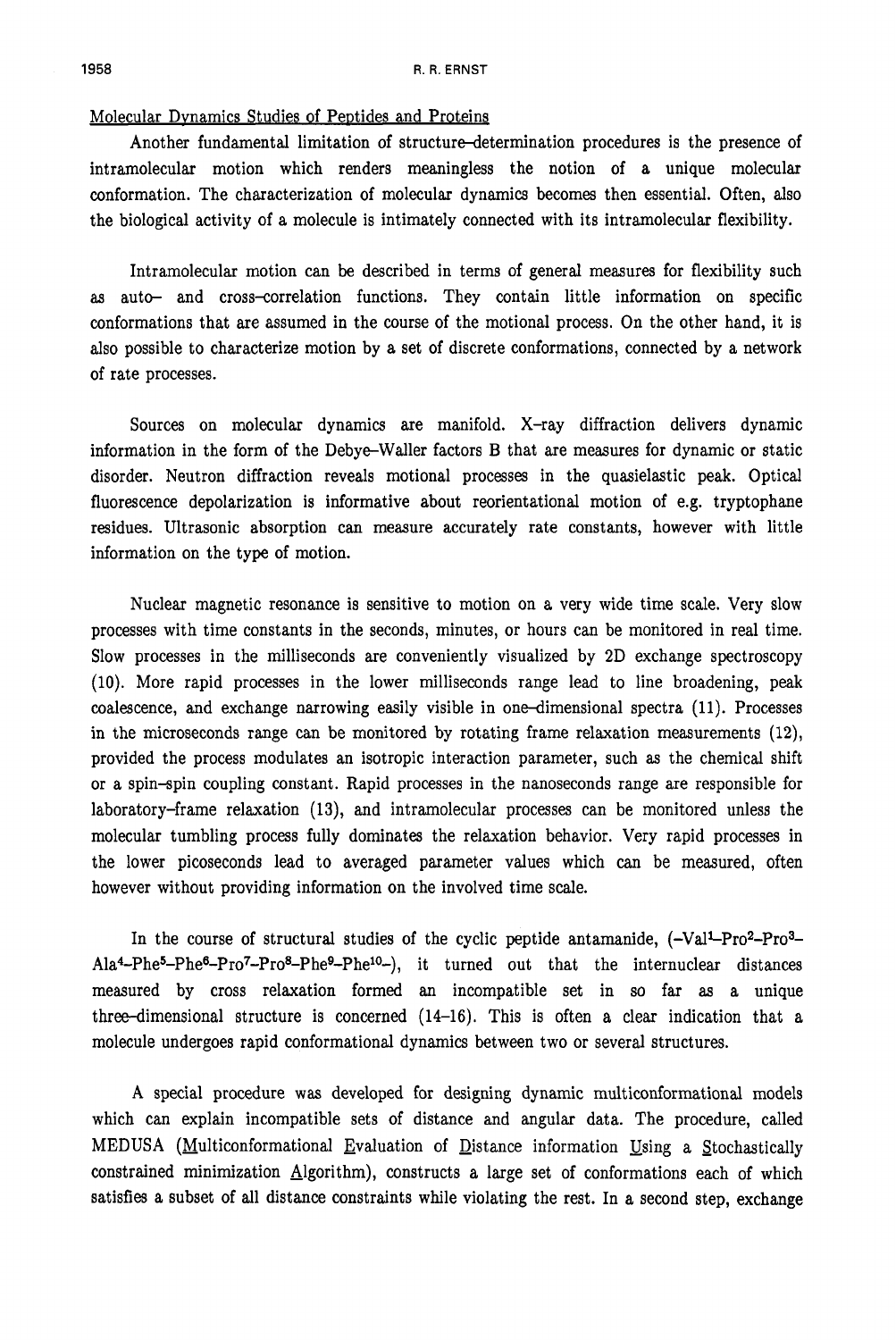systems are formed that involve two or more of these conformations which are combined to fulfill all constraints (15). This procedure obtains its sense from the observation that, due to the  $1/r_{\text{b}}^6$  dependence of the distance constraints, usually only one of the involved conformations dominates one particular constraint. It is invariably the conformation with the shortest distance  $r_{i,j}$ . In the determination of the proper weight of each conformation in the dynamic equilibrium, also the angular constraints derived from the J-coupling constants are taken into account.

In this manner, an entire ensemble of feasible pair structures for antamanide was selected and rated according to the fitting error for all available constraints. It turned out that the backbone of the cyclic peptide undergoes two local motional modes that cause each reorientation of a peptide-bond plane on either side of the peptide ring. This leads to four possible backbone structures which already pairwise satisfy the experimental data **(16),** in qualitative agreement with earlier investigations **(14).** Whether all four or only two of the possible conformations are involved in the exchange dynamics could not yet be determined with certainty. Rotating frame relaxation measurements led to an activation energy of  $\approx$  21 kJ/mol and a life time of  $\approx$  20  $\mu$ s at 320 K for the exchange process.

In addition to this relatively slow backbone dynamics process, there is also rapid side-chain dynamics. In particular, it has been found, based on accurate measurements of J-coupling constants, that two of the four proline rings are flipping between two ring puckering states **(17).** Proline residues **2** and **7** are dynamic while proline residues **3** and 8 are largely fixed in one of the two possible five-ring conformations due to strain imposed by the peptide backbone. Of major importance in this context is the Karplus relation (18) that relates the vicinal J-coupling constants to the dihedral angle. By means of laboratory-frame carbon-13 relaxation measurements it was also possible to estimate the ring puckering time constant to about 30 ps in the two dynamic rings. This implies that these processes are by six orders of magnitude faster than the backbone dynamics.

Recently, the experimental findings for the proline rings could be neatly reproduced by molecular dynamics computer simulations. Two independent investigations based on the two molecular dynamics simulation programs GROMOS (19) and CHARMM (20) produced satisfactory agreement for the conformational dynamics although there is some slight disagreement between the experimental and computed time scales. In the case of the CHARMM simulation, the experimental and computed rates are equal within a factor 3.

Further studies have been concerned also with the dynamics of the other side chains. **A**  detailed study of the motion of the phenylalanine side chains, each with two degrees of freedom has been undertaken. This study showed that NMR can be used also to study more complicated motional processes **(21).** It is, however, necessary to keep the dynamic models reasonably simple to avoid ill-determined systems of equations with too many unknowns.